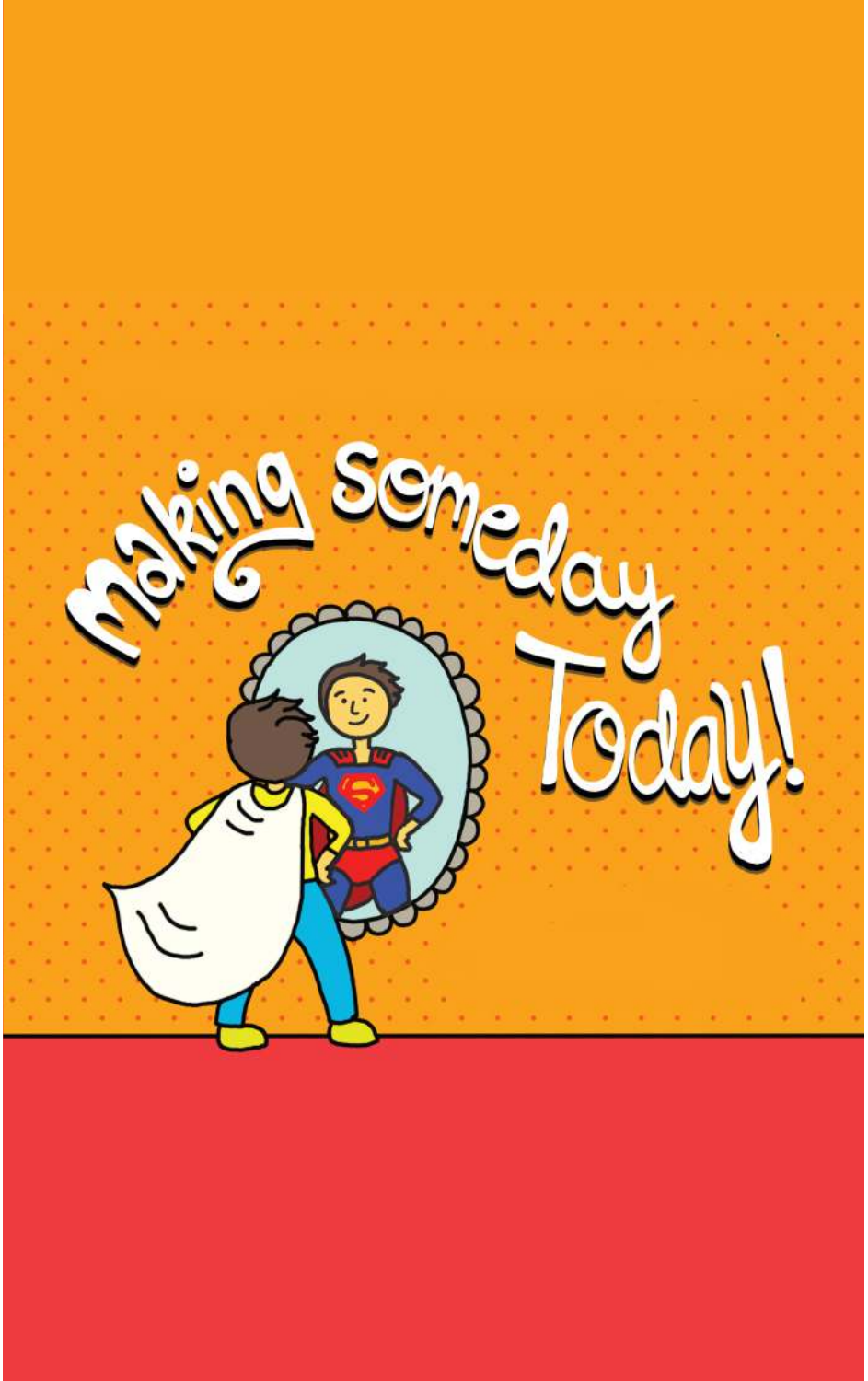We all grow up listening to stories–many of them shape our understanding of the world. And we especially like the ones that end with 'happily ever after" right? So... I would like to share a such a story– one that made a huge impact on me! it is called:

ined.

Once upon a time there lived a very happy little boy called Nero.

Like all children, he loved playing games with his friends, loved dreaming big dreams and loved pretending he was superman!



and dumped a huge pile of smelly garbage right in the middle of the field!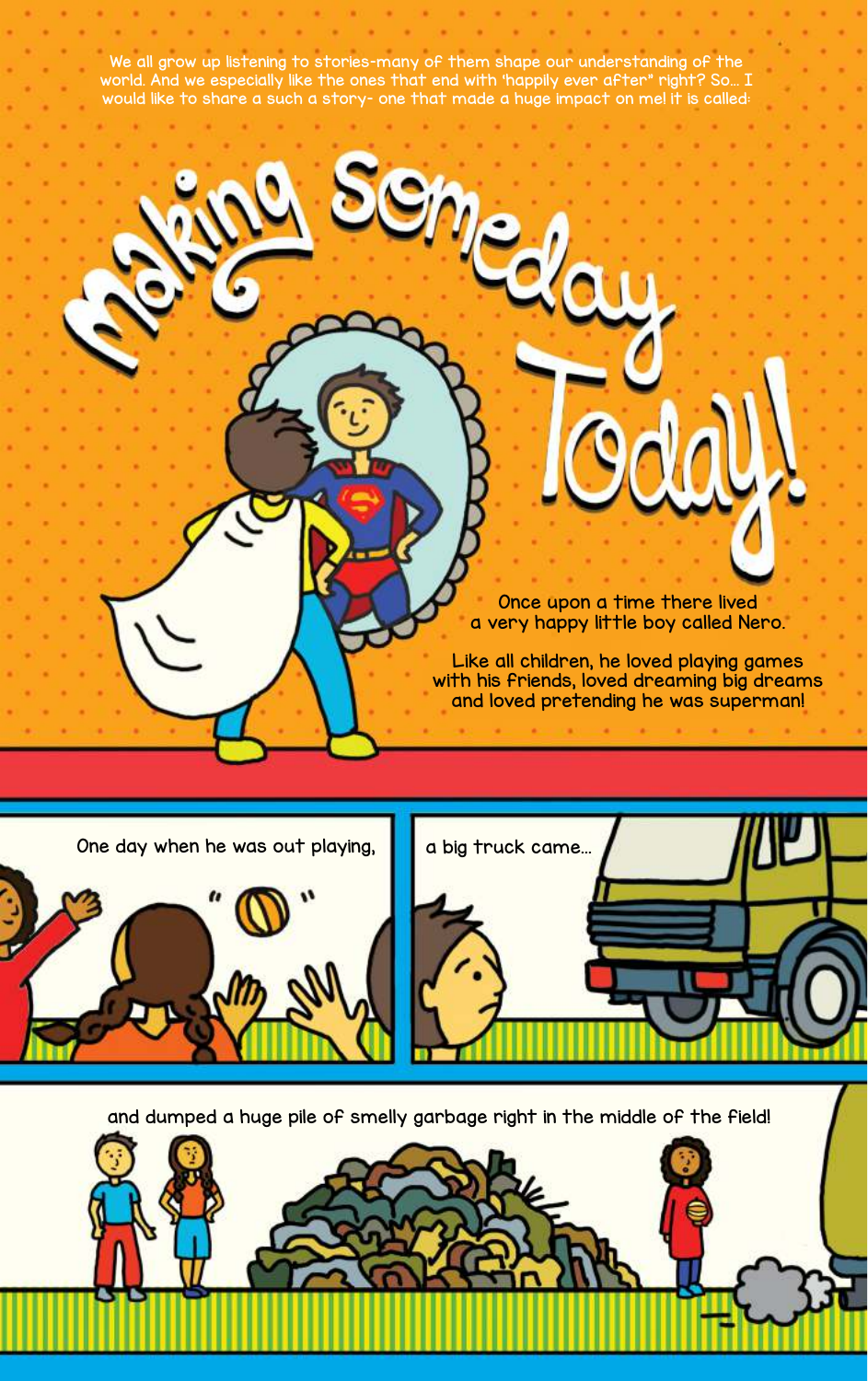

ian

Nero was flabbergasted.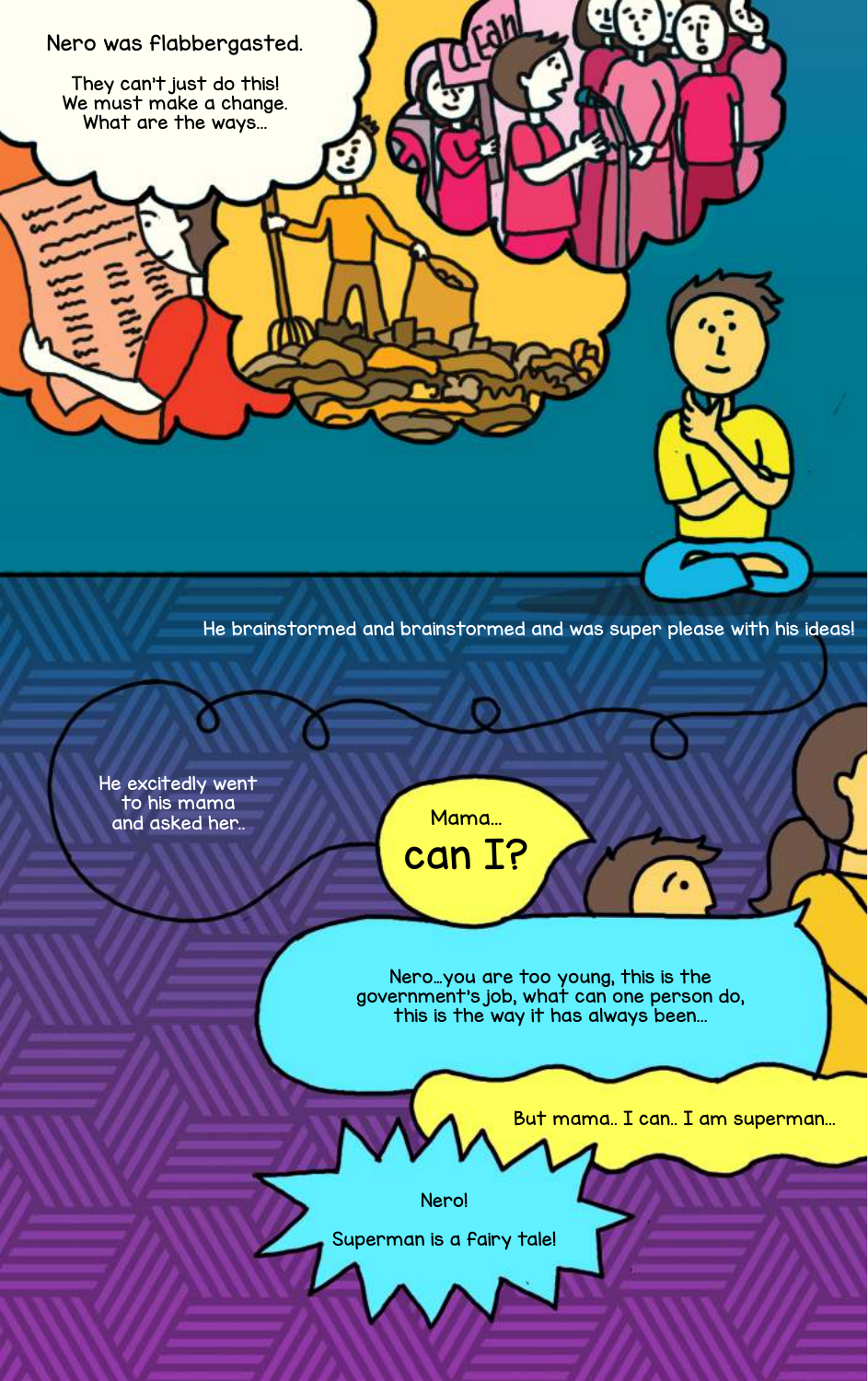## Slowly, over the years, Nero went from Can I to I can't….



Then out of the blue, he got a letter from his cousin, Kate, to come visit him. He had not met her for a long time and so, he decided to go on this journey.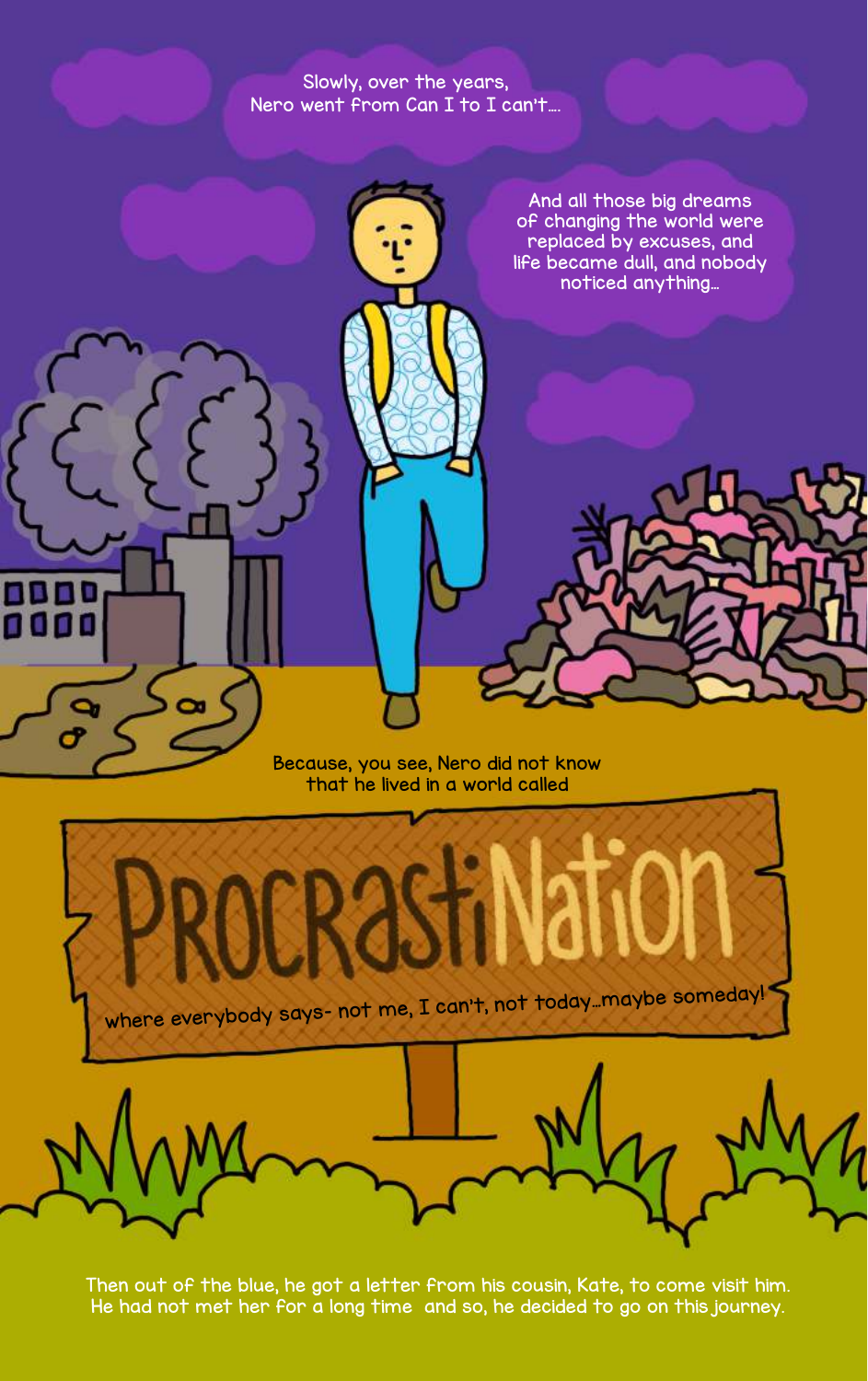When he landed there, the first thing that struck him was the sound of laughter, and energy and colours and light and love….

 $\bullet$ 

**C** And…Kate - looking very strange indeed...

Cleaning up garbage with her friends and smiling!

But he was perplexed..

Why?

"So we can play here!", Kate promptly replied.

Nero was still baffled.

But why? Wait for the government to clean it

Now Kate was baffled...

Why should we wait when WE CAN do it ourselves?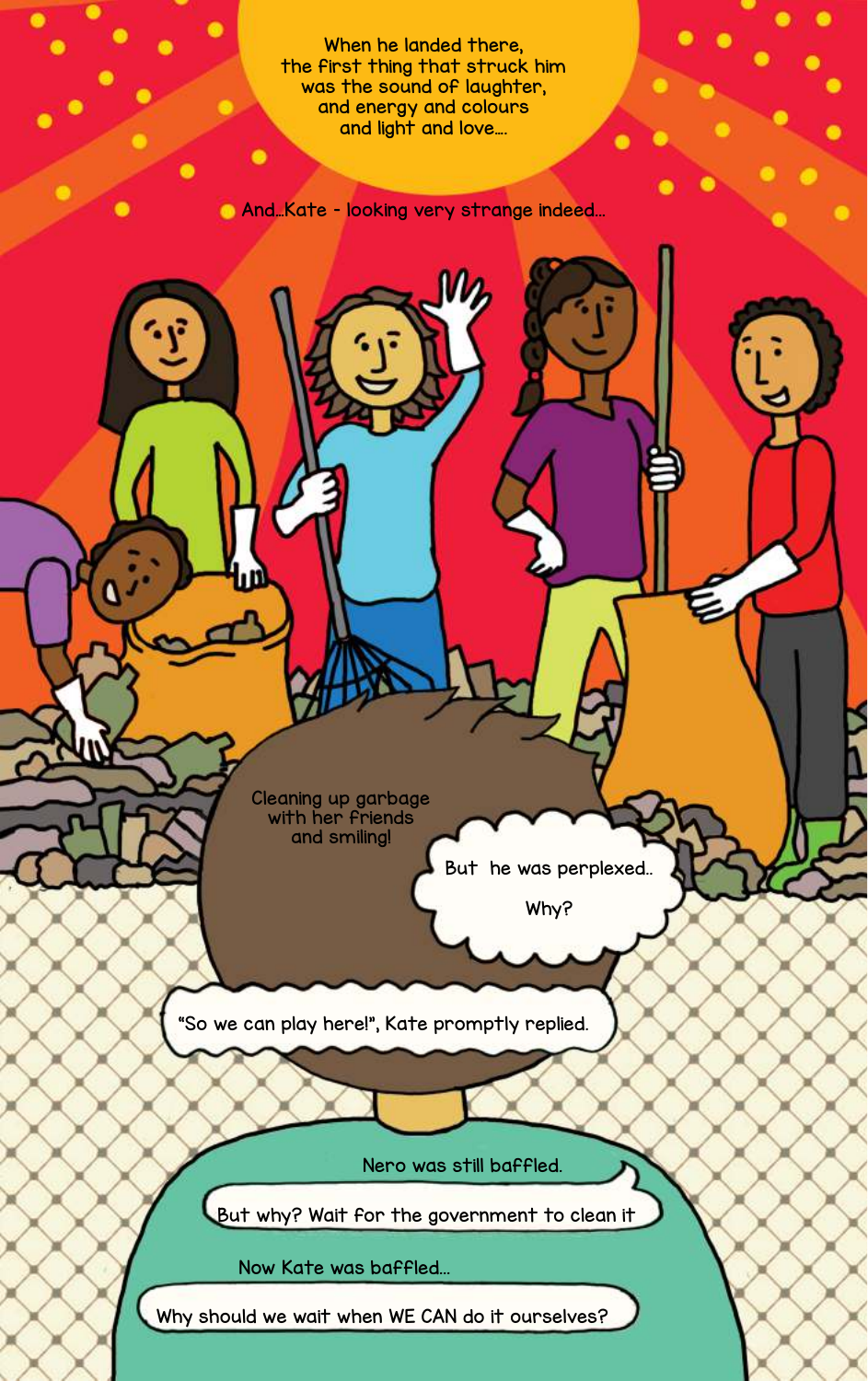You see, what Nero did not know was that Kate lived in a land called



Then Kate took Nero to see the land of Imagination where children from all around the world were changing the bad and making it good with the power of their ideas!

In Mexico, Nero saw the amazing movement of change by 700,000 children – using the power of I CAN to build roads, plant trees fix leaky taps and so on!

 $\sigma_0$ 

In Bhutan he saw children tackle the problem of packaged food and saw them give alternatives so that plastic would be significantly reduced….

In Benin, he saw children bring back their girls who had been forced to leave their studies to be wed. They even changed the law of their country!

In India, young adults organized an auction to raise funds to buy physio therapy equipment for children afflicted with cancer, hugged lepers to make them feel accepted, helped their friend who couldnt walk come to school everyday, and much more!

Nero was stunned! Superman was not a fairy tale – there were superpowers in all the children in front of him, and they were using their powers to change the world!

**Till Plate** 

I ALSO WANT THE I CAN POWER! What's the magic potion?

> A simple four step formula! Feel, imagine, Do and Share…

And dont wait for anyone's permission to make the world a better place!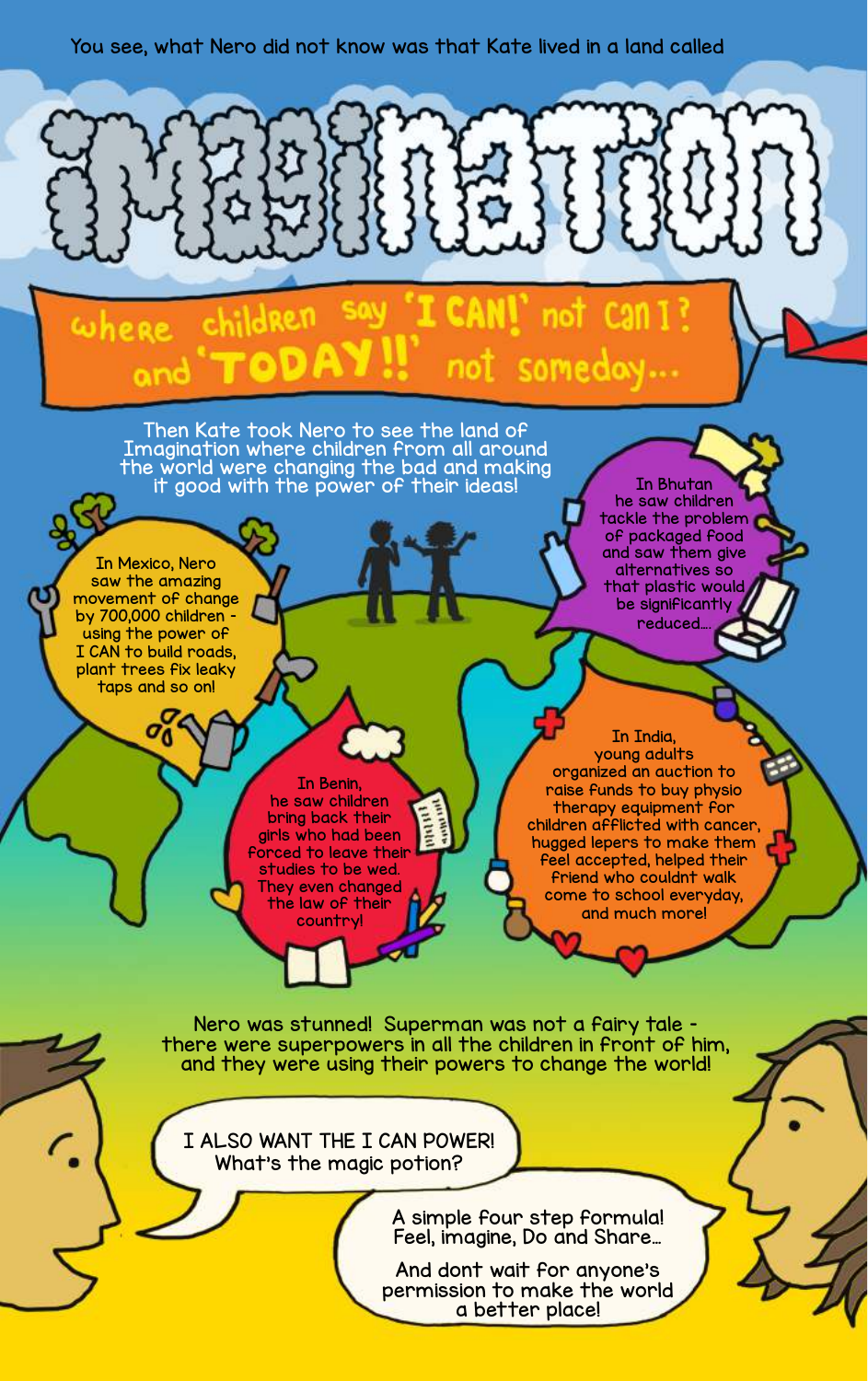